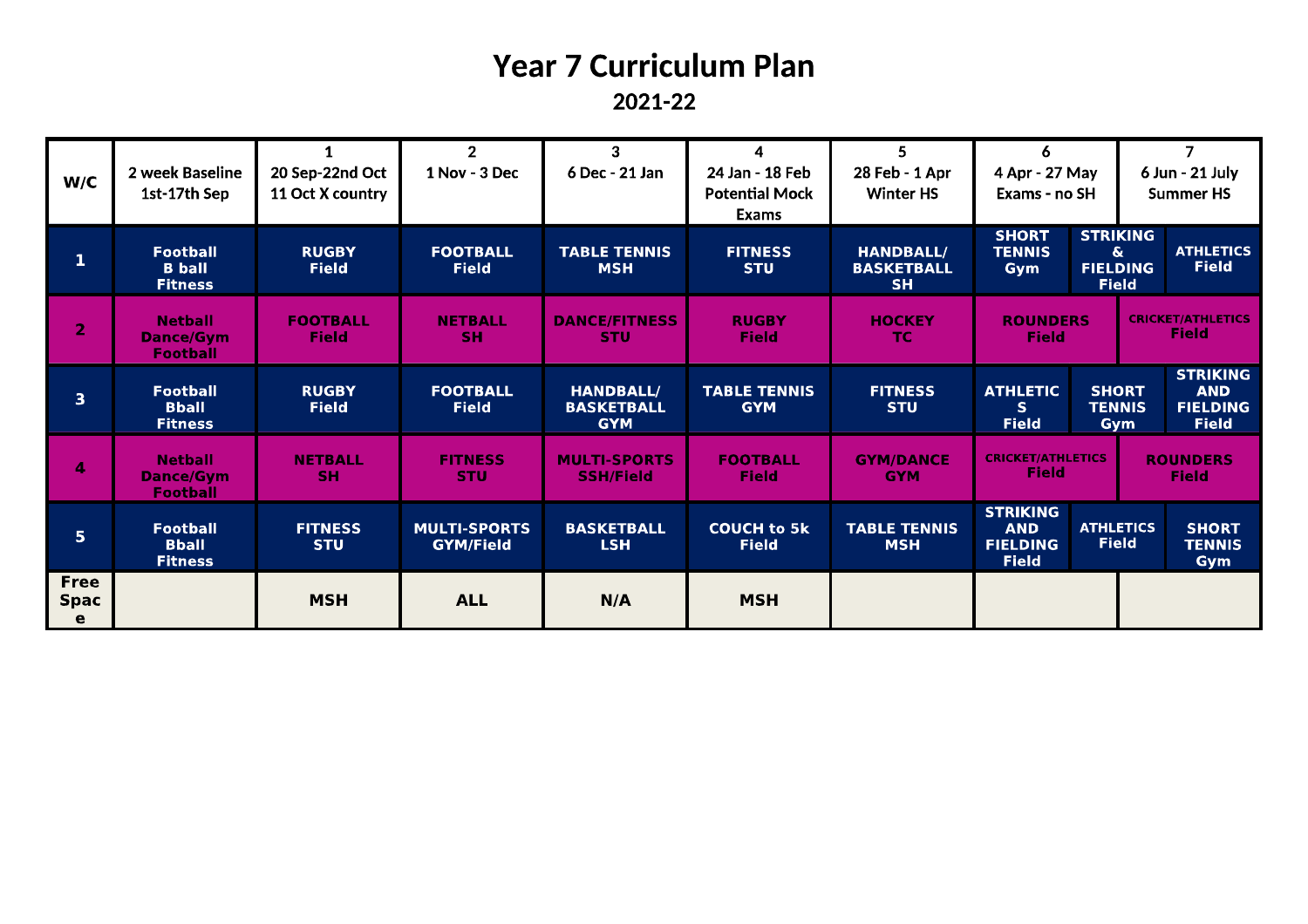### **Year 8 Curriculum Plan**

2021-22

| W/C                             | 2 week<br>baseline<br>$1 - 17$<br>Septemb<br>er           | 20 Sep -<br><b>22 Oct</b><br><b>Skeletal</b><br>and<br><b>Muscular</b><br><b>System</b> | 1 Nov - 3 Dec<br>11 Oct X-<br><b>Country</b><br><b>Transfer of</b><br>skills across<br>sports e.g.<br>positive/nega<br>tive | $6$ Dec - 21 Jan<br><b>Respiratory</b><br>and<br><b>Cardiovascula</b><br>r system | $24$ Jan - 18<br><b>Feb</b><br><b>Mocks</b><br><b>Motivation</b><br>and Attitudes<br>in Sport | 28 Feb - 1<br><b>April</b><br><b>Winter HS</b><br><b>Components</b><br>of Fitness | 4 Apr - 27<br><b>May</b><br><b>Exams - No</b><br><b>SH W/C TBC</b><br><b>Goal Setting</b>  |                                                                      | 06 Jun- 21 Jul<br><b>Summer HS</b><br><b>Exams - No</b><br><b>SH</b><br><b>Preparation</b><br>before<br>performance -<br>mental<br>rehearsal |                                                               |
|---------------------------------|-----------------------------------------------------------|-----------------------------------------------------------------------------------------|-----------------------------------------------------------------------------------------------------------------------------|-----------------------------------------------------------------------------------|-----------------------------------------------------------------------------------------------|-----------------------------------------------------------------------------------|--------------------------------------------------------------------------------------------|----------------------------------------------------------------------|----------------------------------------------------------------------------------------------------------------------------------------------|---------------------------------------------------------------|
| $\mathbf{1}$                    | <b>Football</b><br><b>B</b> ball<br><b>Fitness</b>        | <b>RUGBY</b><br><b>FIELD</b>                                                            | <b>FOOTBALL</b><br><b>FIELD</b>                                                                                             | <b>TABLE TENNIS</b><br><b>MSH</b>                                                 | <b>HANDBALL/</b><br><b>BASKETBALL</b><br><b>GYM</b>                                           | <b>FITNESS</b><br><b>STU</b>                                                      | <b>STRIKIN</b><br>G &<br><b>TENNIS</b><br><b>FIELDIN</b><br><b>TC</b><br>G<br><b>FIELD</b> |                                                                      |                                                                                                                                              | <b>ATHLETI</b><br><b>CS</b><br><b>FIELD</b>                   |
| $\overline{2}$                  | <b>Netball</b><br>Dance/<br><b>Gvm</b><br><b>Football</b> | <b>FOOTBALL</b><br><b>FIELD</b>                                                         | <b>FITNESS</b><br><b>STU</b>                                                                                                | <b>NETBALL</b><br><b>SH</b>                                                       | <b>TRAMPOLININ</b><br>G<br><b>SSH</b>                                                         | <b>HANDBALL</b><br><b>LSH</b>                                                     | <b>ROUNDERS</b><br><b>FIELD</b>                                                            |                                                                      | <b>CRICKET</b><br><b>ATHLETICS</b><br><b>FIELD</b>                                                                                           |                                                               |
| $\overline{\mathbf{3}}$         | <b>Football</b><br><b>Bball</b><br><b>Fitness</b>         | <b>RUGBY</b><br><b>FIELD</b>                                                            | <b>FOOTBALL</b><br><b>FIELD</b>                                                                                             | <b>HANDBALL/</b><br><b>BASKETBALL</b><br><b>GYM</b>                               | <b>FITNESS</b><br><b>STU</b>                                                                  | <b>TABLE TENNIS</b><br><b>MSH</b>                                                 | <b>ATHLETI</b><br><b>TENNIS</b><br><b>CS</b><br>TC<br><b>FIELD</b>                         |                                                                      |                                                                                                                                              | <b>STRIKIN</b><br>G &<br><b>FIELDIN</b><br>G.<br><b>FIELD</b> |
| 4                               | <b>Netball</b><br>Dance/<br>Gym<br><b>Football</b>        | <b>FOOTBALL</b><br><b>FIELD</b>                                                         | <b>NETBALL</b><br><b>SH</b>                                                                                                 | <b>RUGBY</b><br><b>FIELD</b>                                                      | <b>BADMINTON</b><br><b>LSH</b>                                                                | <b>TRAMPOLININ</b><br>G<br><b>SSH</b>                                             | <b>FITNESS</b><br><b>STU</b>                                                               |                                                                      |                                                                                                                                              | <b>ROUNDERS/</b><br><b>ATHLETICS</b><br><b>FIELD</b>          |
| 5 <sup>1</sup>                  | <b>Football</b><br><b>Bball</b><br><b>Fitness</b>         | <b>TEAM</b><br><b>BUILDING</b><br><b>GYM</b><br>(Confidenc<br>e)                        | <b>MULTI-</b><br><b>SPORTS</b><br><b>GYM/Field</b><br>(Resilience)                                                          | <b>FITNESS</b><br><b>STU</b><br>(Determinatio<br>n)                               | <b>HOCKEY</b><br>TC<br>(Leadership)                                                           | <b>COUCH TO 5K</b><br><b>FIELD</b><br>(Motivation)                                | <b>STRIKIN</b><br>G &<br><b>FIELDIN</b><br>G.<br><b>FIELD</b>                              | <b>INDOOR</b><br><b>ATHLETI</b><br><b>CS</b><br>GYM/<br><b>Field</b> |                                                                                                                                              | <b>SHORT</b><br><b>TENNIS</b><br><b>GYM/TC</b>                |
| <b>Free</b><br><b>Spac</b><br>e |                                                           | SH/MSH/<br><b>STU</b>                                                                   |                                                                                                                             |                                                                                   | <b>MSH</b>                                                                                    | <b>GYM</b>                                                                        |                                                                                            |                                                                      |                                                                                                                                              |                                                               |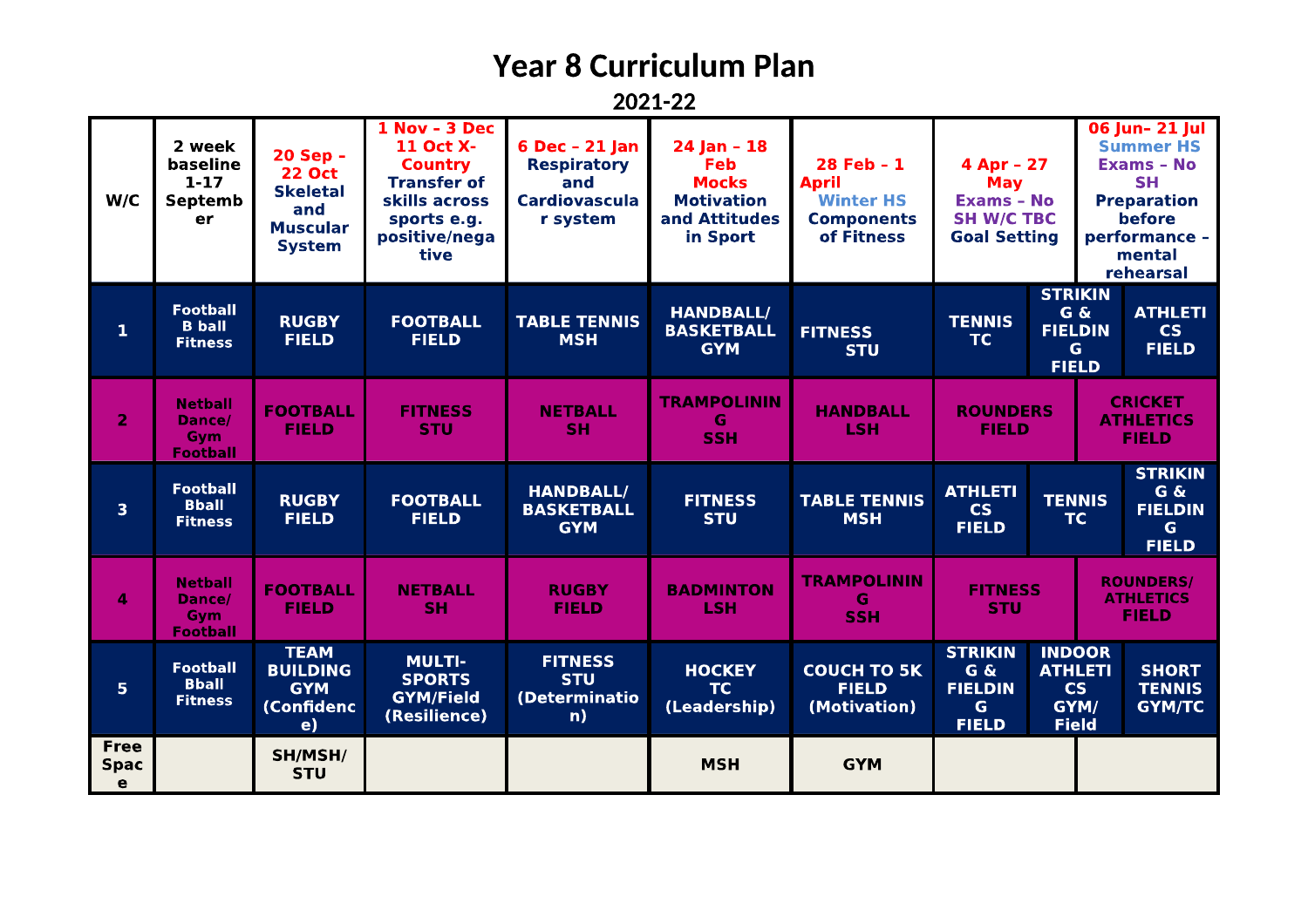### Year 9 Curriculum Plan

2020-21

| W/C                         | <b>1 SEP - 8 OCT</b><br><b>Muscle Types -</b><br>groups and<br>examples | 11 OCT - 26<br><b>NOV</b><br><b>11 OCT X-</b><br><b>Country</b><br><b>Cardiovascular</b><br><b>System</b> | 29 NOV - 14 Jan<br><b>Respiratory</b><br><b>System</b> | <b>17 JAN - 18 FEB</b><br><b>Mocks TBC</b><br><b>Effects of</b><br><b>Exercise</b> | 28 FEB - 1 Apr<br><b>Winter HS</b><br><b>Classification of</b><br>skills -<br><b>Gross/Fine</b> | <b>4 APR - 27 MAY</b><br><b>Exams - No SH</b><br><b>W/C TBC</b><br><b>Principles of</b><br>training and<br><b>Injury</b> |                                                           |                                                     | 6 JUN - 21 JUL<br><b>Summer HS</b><br><b>Exams - No SH</b> |
|-----------------------------|-------------------------------------------------------------------------|-----------------------------------------------------------------------------------------------------------|--------------------------------------------------------|------------------------------------------------------------------------------------|-------------------------------------------------------------------------------------------------|--------------------------------------------------------------------------------------------------------------------------|-----------------------------------------------------------|-----------------------------------------------------|------------------------------------------------------------|
| $\mathbf{1}$                | <b>RUGBY</b><br><b>FIELD</b>                                            | <b>FOOTBALL</b><br><b>FIELD</b>                                                                           | <b>TABLE TENNIS</b><br><b>MSH</b>                      | <b>HANDBALL/</b><br><b>BASKETBALL</b><br><b>GYM</b>                                | <b>BADMINTON</b><br><b>SH</b>                                                                   | <b>STRIKING</b><br><b>Fitness</b><br>$\boldsymbol{\delta}$<br><b>STU</b><br><b>FIELDING</b><br><b>FIELD</b>              |                                                           | <b>ATHLETIC</b><br>S.<br><b>FIELD</b>               |                                                            |
| $\overline{2}$              | <b>FOOTBALL/</b><br><b>RUGBY</b><br><b>FIELD</b>                        | <b>TRAMPOLINING</b><br><b>SSH</b>                                                                         | <b>BADMINTON</b><br><b>LSH</b>                         | <b>FITNESS</b><br><b>STU</b>                                                       | <b>NETBALL</b><br>TC's                                                                          | <b>ROUNDERS</b><br><b>FIELD</b>                                                                                          |                                                           | <b>CRICKET/</b><br><b>ATHLETICS</b><br><b>FIELD</b> |                                                            |
| $\overline{\mathbf{3}}$     | <b>RUGBY</b><br><b>FIELD</b>                                            | <b>FOOTBALL</b><br><b>FIELD</b>                                                                           | <b>HANDBALL/</b><br><b>BASKETBALL</b><br><b>GYM</b>    | <b>BADMINTON</b><br><b>LSH</b>                                                     | <b>FITNESS</b><br><b>STU</b>                                                                    | <b>ATHLETIC</b><br><b>TENNIS</b><br>$\vert S \vert$<br>TC<br><b>FIELD</b>                                                |                                                           |                                                     | <b>STRIKING</b><br>&.<br><b>FIELDING</b><br><b>FIELD</b>   |
| $\Delta$                    | <b>Badminton</b><br><b>SH</b>                                           | <b>FITNESS</b><br><b>STU</b>                                                                              | <b>TRAMPOLINING</b><br><b>SSH</b>                      | <b>MULTI-SPORTS</b><br><b>FIELD/MSH</b>                                            | <b>FOOTBALL/RUGBY</b><br><b>FIELD</b>                                                           | <b>CRICKET/</b><br><b>ATHLETICS</b><br><b>FIELD</b>                                                                      |                                                           | <b>ROUNDERS</b><br><b>FIELD</b>                     |                                                            |
| 5 <sup>1</sup>              | <b>RUGBY/FOOTBALL</b><br><b>FIELD</b><br>(Confidence)                   | <b>TABLE TENNIS</b><br><b>MSH</b><br>(Leadership)                                                         | <b>FITNESS</b><br><b>STU</b><br>(Motivation)           | HOCKEY/MULTI-<br><b>SPORTS</b><br><b>TC/FIELD</b><br>(Resilience)                  | <b>COUCH TO 5K</b><br><b>FIELD</b><br>(Determination)                                           | <b>STRIKING</b><br>$\boldsymbol{\delta}$<br><b>FIELDING</b><br><b>FIELD</b>                                              | <b>INDOOR</b><br><b>ATHLETIC</b><br>S.<br><b>SH/Field</b> |                                                     | <b>SHORT</b><br><b>TENNIS</b><br><b>GYM/TC</b>             |
| 6 <sup>1</sup>              | <b>GYMNASTICS/DANCE</b><br><b>GYM</b><br>(Motivation)                   | <b>Volleyball/</b><br><b>Badminton</b><br><b>LSH</b><br>(Team Work)                                       | <b>MULTI-SPORTS</b><br><b>FIELD/TC</b><br>(Empathy)    | <b>TRAMPOLINING</b><br><b>SSH</b><br>(Determination)                               | <b>Fitness/C25K</b><br><b>MSH/Field</b><br>(Confidence)                                         | <b>ATHLETICS/</b><br><b>FITNESS</b><br><b>FIELD/STU</b>                                                                  | <b>ROUNDERS/</b><br><b>Cricket</b><br><b>FIELD</b>        |                                                     |                                                            |
| <b>Free</b><br><b>Space</b> | <b>STU/MSH</b>                                                          | <b>LSH</b>                                                                                                |                                                        |                                                                                    |                                                                                                 | <b>GYM</b>                                                                                                               |                                                           | <b>SH</b>                                           |                                                            |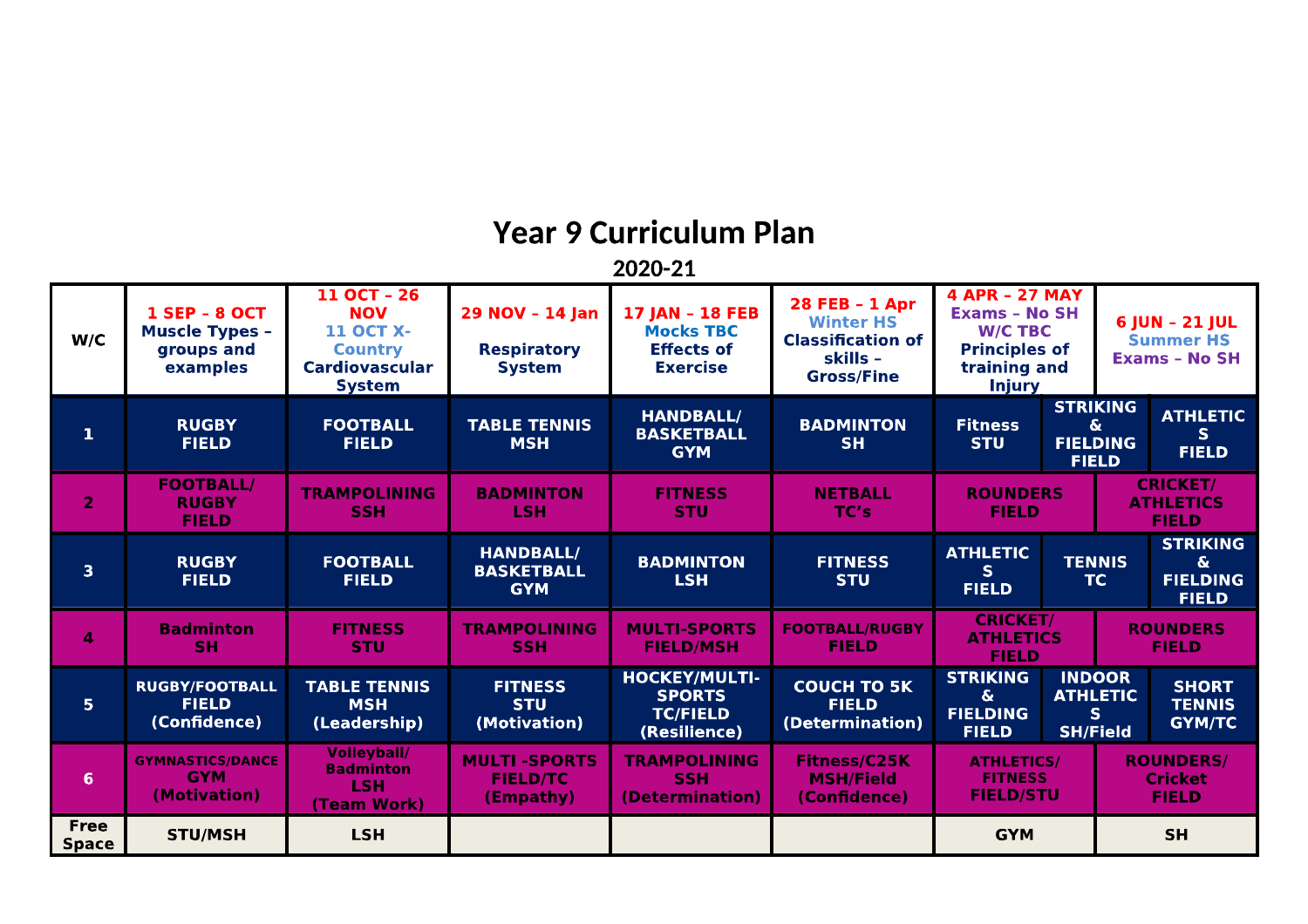## **Year 10 Curriculum Plan 2021-22**

| W/C                     | <b>1 SEP - 8 OCT</b>                         | <b>11 OCT - 26 NOV</b><br><b>12 OCT X Country</b>     | 29 NOV - 14 Jan                        | 17 JAN - 18 FEB<br>Mocks -<br><b>Football/Benchball</b><br>league | <b>28 FEB - 1 APR</b><br><b>WINTER HS</b>       | 4 APR - 21 May<br><b>Exams no SH</b>                    | 6 JUN - 21 JUL<br><b>SUMMER HS</b><br><b>EXAMS no SH</b>     |                                                 |  |
|-------------------------|----------------------------------------------|-------------------------------------------------------|----------------------------------------|-------------------------------------------------------------------|-------------------------------------------------|---------------------------------------------------------|--------------------------------------------------------------|-------------------------------------------------|--|
| л                       | <b>Football</b><br><b>Field</b>              | <b>Rugby</b><br><b>Field</b>                          | <b>Handball</b><br><b>GYM</b>          | <b>Fitness</b><br><b>STU</b>                                      | <b>Badminton</b><br><b>SH</b>                   | <b>Table Tennis</b><br><b>MSH</b>                       | <b>Cricket</b><br><b>Field</b>                               | <b>Athletic</b><br>$\mathbf{s}$<br><b>Field</b> |  |
| $\overline{2}$          | <b>Netball</b><br><b>SH</b>                  | <b>Football</b><br><b>Field</b>                       | <b>Fitness</b><br><b>STU</b>           | <b>Trampolining</b><br><b>SSH</b>                                 | <b>Handball</b><br><b>GYM</b>                   | <b>Badminton/</b><br><b>Football</b><br><b>SH/Field</b> | <b>Athletic</b><br>s.<br><b>Field</b>                        | <b>Rounde</b><br>r's<br><b>Field</b>            |  |
| $\overline{\mathbf{3}}$ | <b>Rugby</b><br><b>Field</b>                 | <b>Football</b><br><b>Field</b>                       | <b>Basketball</b><br><b>LSH</b>        | <b>Handball</b><br><b>GYM</b>                                     | <b>Multi</b><br>Sports/Couch25K<br><b>Field</b> | <b>Fitness</b><br><b>STU</b>                            | <b>Softball</b><br><b>Field</b>                              | <b>Athletic</b><br>$\mathbf{s}$<br><b>Field</b> |  |
| $\overline{4}$          | Handball/<br><b>Basketball</b><br><b>GYM</b> | <b>Trampolining/</b><br><b>Badminton</b><br><b>SH</b> | <b>Football/ Rugby</b><br><b>Field</b> | <b>Table Tennis</b><br><b>MSH</b>                                 | <b>Fitness</b><br><b>STU</b>                    | <b>Cricket</b><br><b>Field</b>                          | <b>Athletic</b><br>s.<br><b>Field</b>                        | <b>Rounde</b><br><b>rs</b><br><b>Field</b>      |  |
| 5 <sup>5</sup>          | <b>Football</b><br><b>Field</b>              | <b>Fitness</b><br><b>STU</b>                          | <b>Table Tennis</b><br><b>MSH</b>      | <b>Basketball</b><br><b>LSH</b>                                   | <b>Multi</b><br>Sports/Couch25K<br><b>Field</b> | <b>Softball/Cricket</b><br><b>Field</b>                 |                                                              | <b>Mini Olympics</b><br><b>Field</b>            |  |
| 6                       | <b>Fitness</b><br><b>STU</b>                 | <b>Table Tennis</b><br><b>MSH</b>                     | <b>Volleyball</b><br><b>SSH</b>        | <b>Lacrosse/Football</b><br><b>Field</b>                          | <b>Multi</b><br>sports/Couch25K<br><b>Field</b> | Handball/<br><b>Basketball</b><br><b>GYM</b>            | <b>Mini</b><br><b>Olympics/Rounder</b><br>s.<br><b>Field</b> |                                                 |  |
|                         | <b>MSH</b>                                   | <b>GYM</b>                                            |                                        |                                                                   |                                                 |                                                         |                                                              |                                                 |  |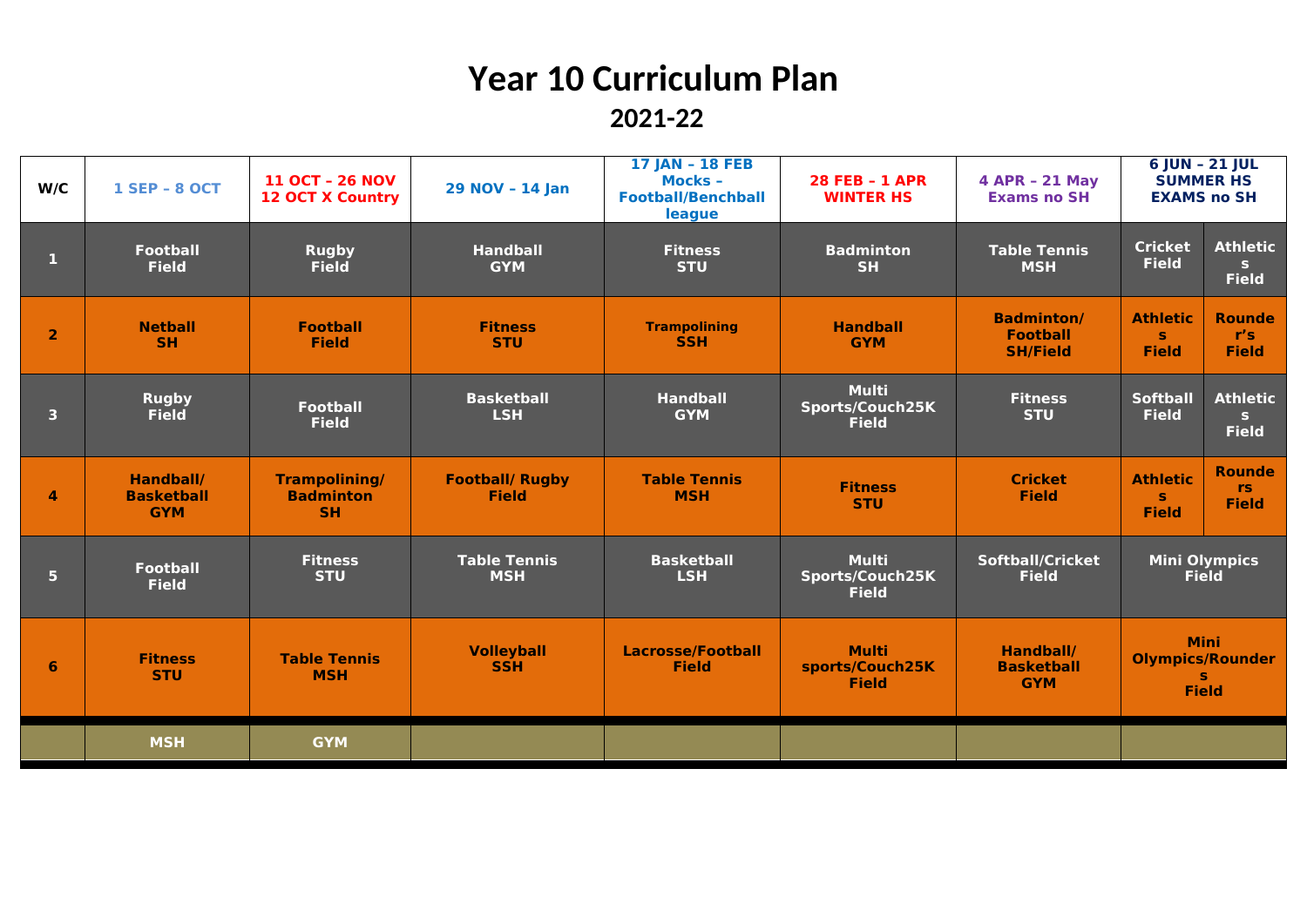# **Year 11 Curriculum Plan**

 **2021-22**

11Q's P5 have access to MSH but 11Z's will not due to lunchtime provision

| W/C                     | <b>1 SEP - 8 OCT</b>                         | <b>11 OCT - 26 NOV</b><br><b>11 OCT X Country</b> | <b>29 NOV - 14 JAN</b>                 | <b>17 JAN - 18 FEB</b><br><b>Mocks -</b><br><b>Football/Benchball</b><br>league | <b>28 FEB - 1 APR</b><br><b>WINTER HS</b>                     | 4 APR - 27 May<br><b>Exams no SH</b> | <b>7 JUN - 20 JUL</b><br><b>SUMMER HS</b><br><b>EXAMS no SH</b> |
|-------------------------|----------------------------------------------|---------------------------------------------------|----------------------------------------|---------------------------------------------------------------------------------|---------------------------------------------------------------|--------------------------------------|-----------------------------------------------------------------|
| 1                       | <b>Football</b><br><b>Field</b>              | <b>BADMINTON</b><br><b>SH</b>                     | <b>TABLE TENNIS</b><br><b>SSH/MSH</b>  | <b>Basketball</b><br><b>LSH</b>                                                 | <b>RUGBY/GCSE</b><br>scoring<br>consolidation<br><b>Field</b> | <b>Option Block</b>                  |                                                                 |
| $\overline{2}$          | <b>Netball</b><br><b>SH</b>                  | <b>HANDBALL</b><br><b>GYM</b>                     | <b>BADMINTON</b><br><b>LSH</b>         | <b>Trampolining</b><br><b>SSH</b>                                               | <b>FOOTBALL</b><br><b>FIELD</b>                               | <b>Option Block</b>                  |                                                                 |
| $\overline{\mathbf{3}}$ | <b>Football</b><br><b>Field</b>              | <b>MULTI SPORTS</b><br><b>Field</b>               | <b>Fitness</b><br><b>STU</b>           | <b>Handball</b><br><b>GYM</b>                                                   | <b>5 aside Football</b><br><b>League</b><br><b>Field</b>      | <b>Option Block</b>                  |                                                                 |
| $\overline{4}$          | Handball/<br><b>Basketball</b><br><b>GYM</b> | <b>FITNESS/JUST</b><br><b>DANCE</b><br><b>STU</b> | <b>Football/ Rugby</b><br><b>Field</b> | <b>Table Tennis</b><br><b>MSH</b>                                               | <b>Badminton</b><br>SH.                                       | <b>Option Block</b>                  |                                                                 |
| 5 <sup>1</sup>          | <b>Football</b><br><b>Field</b>              | <b>COUCH to 5K</b><br><b>Field</b>                | <b>BASKETBALL</b><br><b>GYM</b>        | <b>Fitness</b><br><b>STU</b>                                                    | <b>MULTI-SPORTS</b><br><b>Field</b>                           | <b>Option Block</b>                  |                                                                 |
| 6                       | <b>Fitness</b><br><b>STU</b>                 | <b>MULTI-SPORTS</b><br><b>Field/MSH</b>           | <b>Benchball</b><br>TC's               | <b>Lacrosse/Football</b><br><b>Field</b>                                        | <b>TABLE TENNIS</b><br><b>GYM</b>                             | <b>Option Block</b>                  |                                                                 |
|                         |                                              |                                                   |                                        |                                                                                 |                                                               |                                      |                                                                 |

**PE** Department

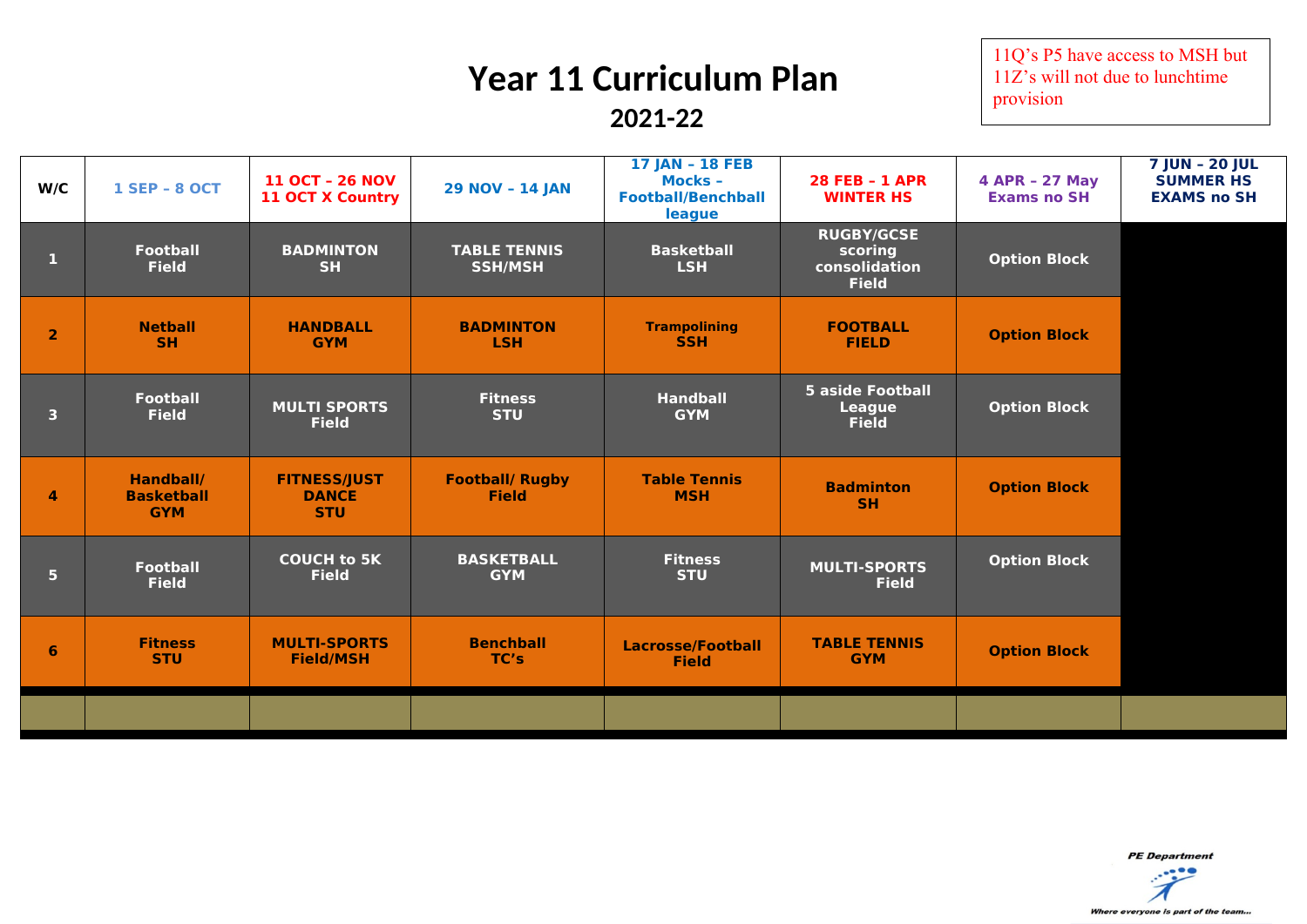|                       | <b>Skill Acquisition, Sports Psychology + coursework</b> | Anatomy and Phsiology, Exercise Physiology, Biomechanics | <b>Sport and Society</b>                                |  |
|-----------------------|----------------------------------------------------------|----------------------------------------------------------|---------------------------------------------------------|--|
| Week Beginning        |                                                          |                                                          |                                                         |  |
| <b>Teaching Staff</b> | <b>Mr Tooth</b>                                          | <b>Mr Bunn</b>                                           | <b>Mr Tooth</b>                                         |  |
| 02/09/2019            | <b>Clasification of Skills</b>                           | <b>Introduction Lesson</b>                               | <b>Introduction Lesson</b>                              |  |
| 09/09/2019            | <b>Practice Types</b>                                    | <b>Skeletal System</b>                                   | <b>Emergence and Evolution - Pre industrial Britain</b> |  |
| 16/09/2019            | <b>Practice Methods</b>                                  | <b>Muscular system</b>                                   | <b>Emergence and Evolution - Pre industrial Britain</b> |  |
| 23/09/2019            | <b>Phases of Learning</b>                                | <b>Muscular system</b>                                   | <b>Emergence and Evolution - Pre industrial Britain</b> |  |
| 30/09/2019            | <b>Transfer</b>                                          | <b>Muscular system</b>                                   | <b>Post industrial Britain</b>                          |  |
| 07/10/2019            | <b>Transfer</b>                                          | <b>Systems end of topic test</b>                         | <b>Post industrial Britain</b>                          |  |
| 14/10/2019            | <b>Feedback</b>                                          | <b>Cardiovascular system</b>                             | <b>Post industrial Britain</b>                          |  |
| 21/10/2019            | <b>Theories of Learning</b>                              | <b>Cardiovascular System</b>                             | Tom Brown's school days                                 |  |
| 28/10/2019            | <b>Half Term</b>                                         | <b>Half Term</b>                                         | <b>Half Term</b>                                        |  |
| 04/11/2019            | <b>Theories of Learning</b>                              | <b>Respiratory System</b>                                | Tom Brown's school days                                 |  |
| 11/11/2019            | <b>Skill Acquisition Test</b>                            | <b>Respiratory System</b>                                | <b>Mid unit test</b>                                    |  |
| 18/11/2019            | (SP) Personalities                                       | Cardiovascular system and respiratory review             | <b>Twentieth Century Britain</b>                        |  |
| 25/11/2019            | (SP) Personalities                                       | <b>Cardio and respiratory test</b>                       | <b>Twentieth Century Britain</b>                        |  |
| 02/12/2019            | (SP) Attitude                                            | (EP) Diet and Nutrition                                  | <b>Twenty first Century Britain</b>                     |  |
| 09/12/2019            | (SP) Attitude lesson 2                                   | (EP) Diet and Nutrition                                  | <b>Twenty first Century Britain</b>                     |  |
| 16/12/2019            | <b>Motivation and Arousal lesson 1</b>                   | (EP) Diet and Nutrition                                  | <b>Twenty first Century Britain</b>                     |  |
| 23/12/2019            | <b>Christmas Holidays</b>                                | <b>Christmas Holidays</b>                                | <b>Christmas Holidays</b>                               |  |
| 30/12/2019            | <b>Christmas Holidays</b>                                | <b>Christmas Holidays</b>                                | <b>Christmas Holidays</b>                               |  |
| 06/01/2020            | <b>Motivation and Arousal lesson 2</b>                   | (EP) Diet and Nutrition                                  | End of topic test                                       |  |
| 13/01/2020            | <b>January Mock Test</b>                                 | (EP) Diet and Nutrition Test                             | <b>Globalisation of sport</b>                           |  |
| 20/01/2020            | <b>Anxiety</b>                                           | (EP) Preparation and training methods                    | <b>Globalisation of sport</b>                           |  |
| 27/01/2020            | <b>Aggression lesson 1</b>                               | (EP) Preparation and training methods                    | <b>Olympics</b>                                         |  |
| 03/02/2020            | <b>Aggression lesson 2</b>                               | (EP) Preparation and training methods                    | <b>Olympics</b>                                         |  |
| 10/02/2020            | <b>Social Facilitation/Inhibition</b>                    | (EP) Preparation and training methods                    | <b>Politics at the Olympic Games</b>                    |  |
| 17/02/2020            | <b>Half Term</b>                                         | <b>Half Term</b>                                         | <b>Half Term</b>                                        |  |
| 24/02/2020            | <b>Social Facilitation/Inhibition 2</b>                  | (EP) Preparation and training methods                    | <b>Politics at the Olympic Games</b>                    |  |
| 02/03/2020            | <b>Group Dynamics</b>                                    | <b>Exercise Physiology review</b>                        | End of sport and society test                           |  |
| 09/03/2020            | <b>Group Dynamics lesson 2</b>                           | <b>Exercise Physiology Test</b>                          | <b>Sport and Society Revision</b>                       |  |
| 16/03/2020            | <b>Goal Setting lesson 1</b>                             | <b>Start of Biomechanics introduction</b>                | <b>Sport and Society Revision</b>                       |  |
| 23/03/2020            | <b>Goal Setting lesson 2</b>                             | (B) Newtons laws                                         | <b>Sport and Society Revision</b>                       |  |
| 30/03/2020            | <b>Sports Psychology review</b>                          | <b>Force</b>                                             | <b>Skill Acquisition Revision</b>                       |  |
| 06/04/2020            | <b>Easter Holidays</b>                                   | <b>Easter Holidays</b>                                   | <b>Easter Holidays</b>                                  |  |
| 13/04/2020            | <b>Easter Holidays</b>                                   | <b>Easter Holidays</b>                                   | <b>Easter Holidays</b>                                  |  |
| 20/04/2020            | <b>Sports Psychology Test</b>                            | (B) Air resistance and free body diagrams                | <b>Skill Acquisition Revision</b>                       |  |
| 27/04/2020            |                                                          | (B) Air resistance and free body diagrams                | <b>Anatomy and Physiology Revision</b>                  |  |
| 04/05/2020            | <b>Skill Acquisition/Sports Psychology project</b>       | (B) Analysis through the use of technology               | <b>Anatomy and Physiology Revision</b>                  |  |
| 11/05/2020            |                                                          | (B) Principles, stability and lever systems              | <b>SportsPsychology Revision</b>                        |  |
| 18/05/2020            |                                                          | <b>Biomechanics review</b>                               | <b>SportsPsychology Revision</b>                        |  |
| 25/05/2020            | <b>Half Term</b>                                         | <b>Half Term</b>                                         | <b>Half Term</b>                                        |  |
| 01/06/2020            | Coursework                                               | <b>Biomechanics end of unit test</b>                     | <b>Exercise Physiology Revision</b>                     |  |
| 08/06/2020            | <b>Coursework</b>                                        | <b>Anatomy and Physiology Revision</b>                   | <b>Exercise Physiology Revision</b>                     |  |
| 15/06/2020            | <b>Coursework</b>                                        | <b>Anatomy and Physiology Revision</b>                   | <b>Practice Papers</b>                                  |  |
| 22/06/2020            | <b>Summer Mock Exam</b>                                  | <b>Exercise Physiology Revision</b>                      | <b>Coursework</b>                                       |  |
| 29/06/2020            | <b>Coursework</b>                                        | <b>Exercise Physiology Revision</b>                      | <b>Coursework</b>                                       |  |
| 06/07/2020            | <b>Coursework</b>                                        | <b>Biomechanics Revision</b>                             | <b>Coursework</b>                                       |  |
| 13/07/2020            | <b>Practice Paper</b>                                    | <b>Biomechanics Revision</b>                             | <b>Coursework</b>                                       |  |
| 20/07/2020            | End of year test                                         | <b>End of year Test</b>                                  | End of year test                                        |  |

#### **Year 12 AS Physical Education Long Term Plan**